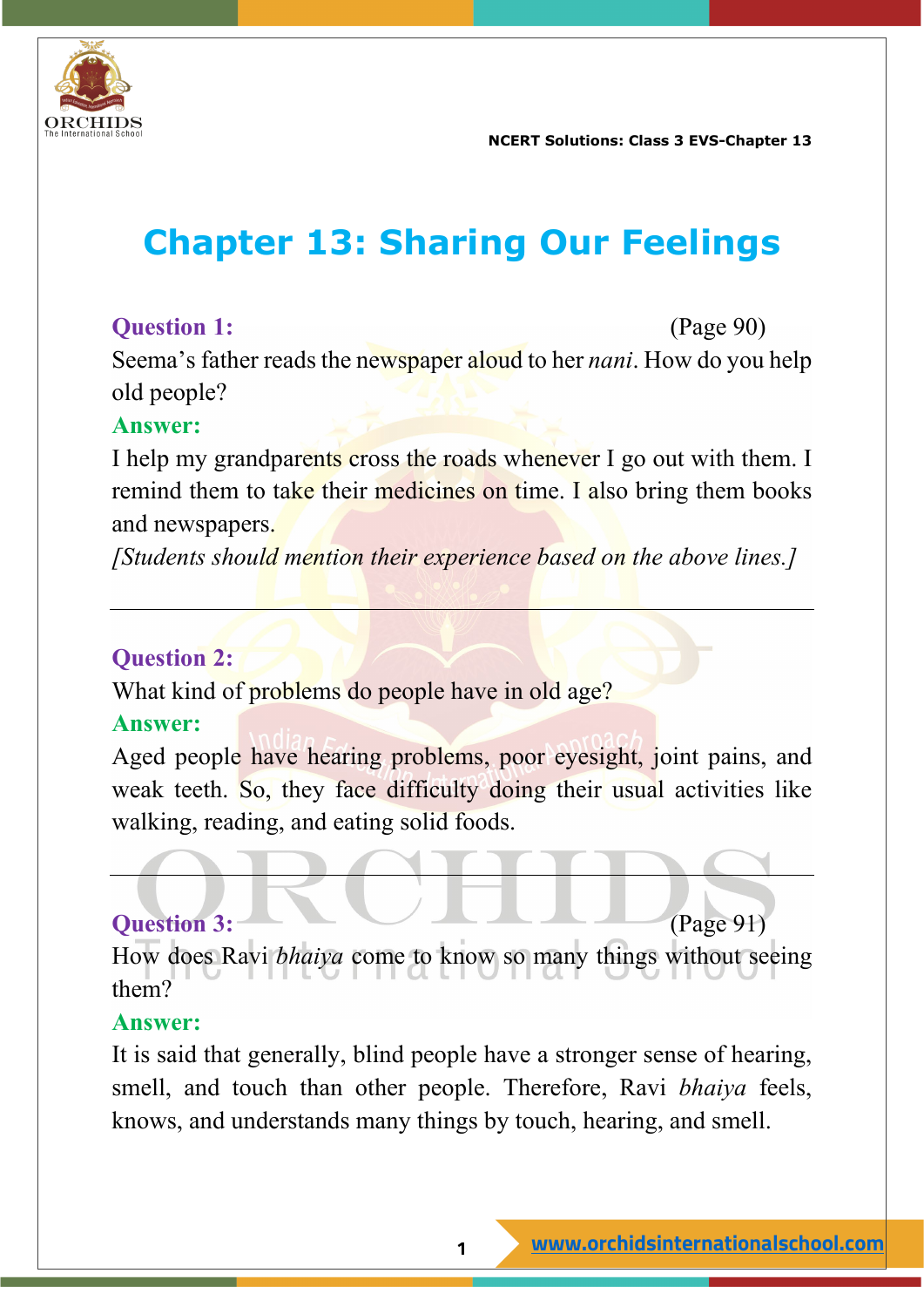



#### **Question 4:**

Have you ever needed a stick? When?

#### **Answer:**

No, I have never needed a stick like Ravi *bhaiya*, but I used a stick while trekking. I have seen my mother using a stick to place wet clothes on a clothesline for drying.

*[Students should mention their experience based on the above lines.]*

# **Question 5:**

Can you think when you may need a stick?

#### **Answer:**

I may require a stick if ever my foot gets fractured. I will need a stick to pluck fruits and flowers from the trees in my garden. I may need a stick to drive away any stray animals entering our garden or house.

# **Question 6:**

How do we help those people who cannot see?

#### **Answer:**

We can help people who cannot see by holding their hands while crossing the road, walking down the stairs. We can offer them our seat on the bus and read out the newspapers to them.

# **Question 7:**

Is there any member in your family who cannot see, speak or hear? Do you know any such person? How do people help them with their work?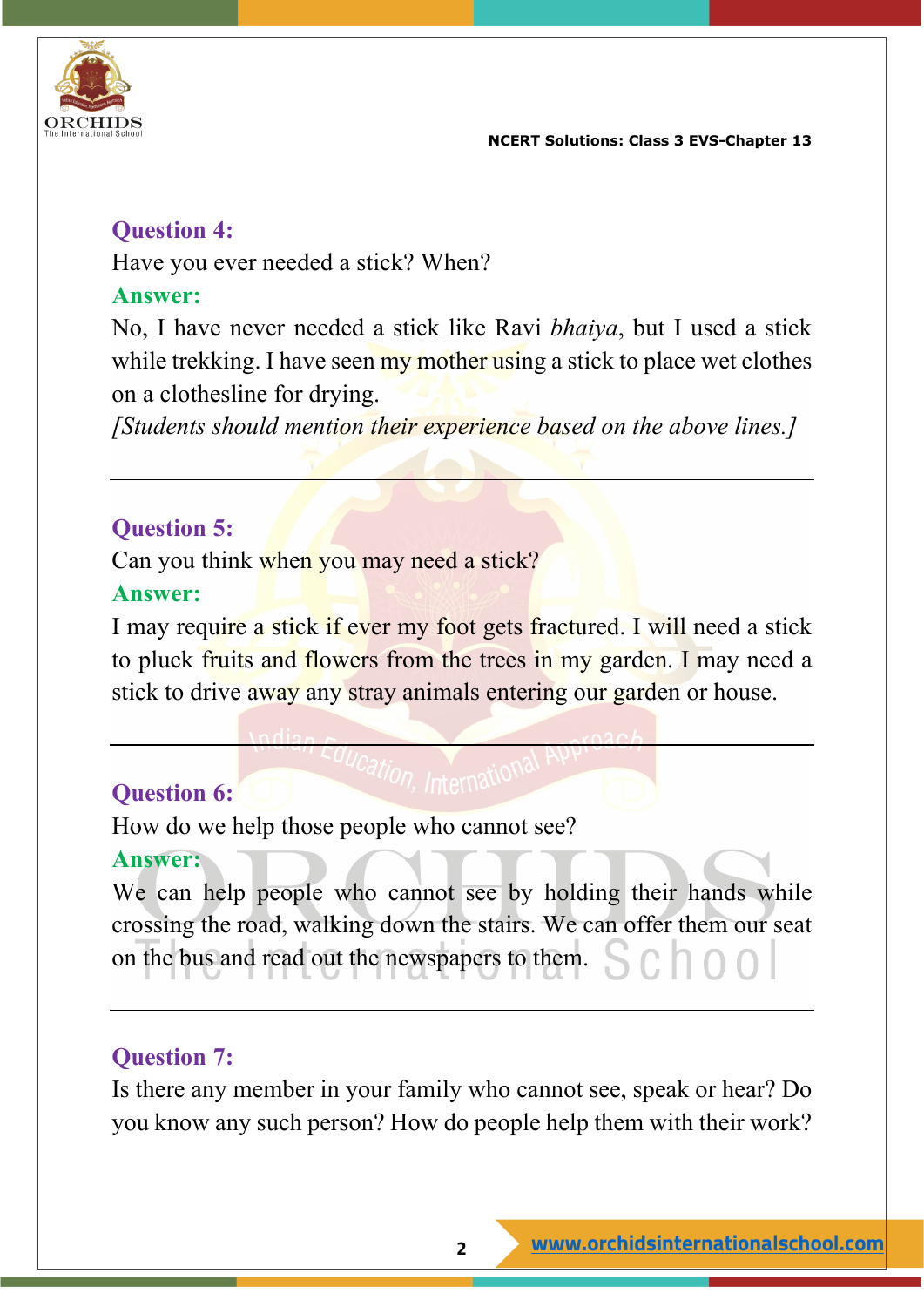

#### **Answer:**

My grandmother, whose age is more than 90 years, cannot see properly. We have a trained nurse to look after her since she is old and blind. *[Students should mention their experience based on the above lines.]*

# Blindfold

### **Question 1:** (Page 91)

Blindfold any one child in the group. One by one, the other children come to him or her quietly. The child who is blindfolded has to guess who the other child is, by touching him or her. Take care not to make any sound. Do you know why?

#### **Answer:**

If one makes a sound, the blindfolded child will know who is touching them, by recognising the voice.

# Discus and tell

# **Question 1:** (Page 92)

How many children could recognise the others by touching?

#### **Answer:**

Two children were able to recognise the others by touching. *[Students should mention their experience based on the above lines.]*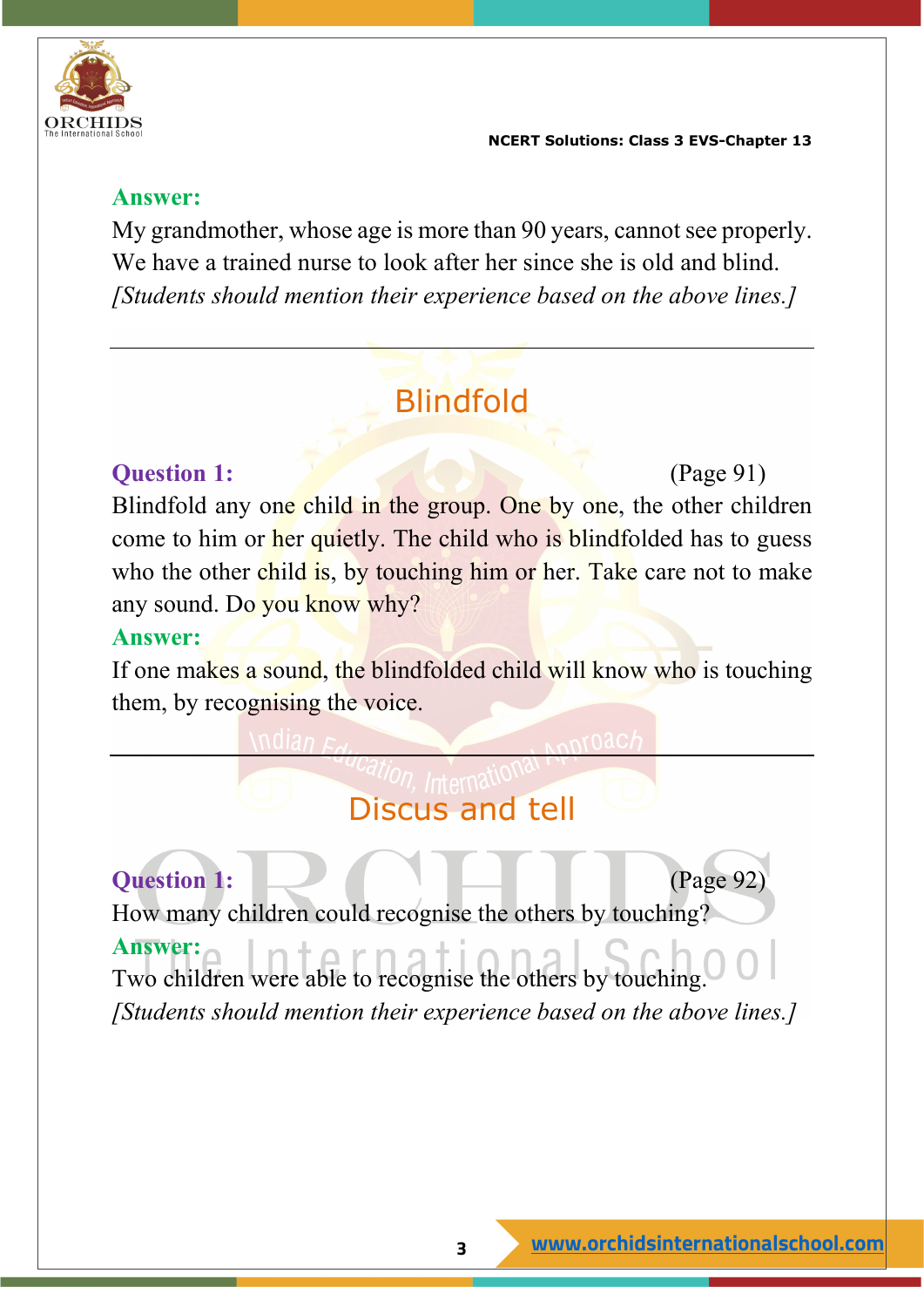

# **Question 2:**

How many children could recognise the other children by only hearing them?

#### **Answer:**

Four children recognised the other children by only hearing them. *[Students should mention their experience based on the above lines.]*

# **Question 3:**

Which was easier of the two?

#### **Answer:**

Recognising others by hearing is easier. *[Students should mention their experience based on the above lines.]*

# **Question 4:**

Touch and tell how many teeth are there in your mouth? Which students in the class have the maximum number of teeth?

#### **Answer:**

When I touched my teeth and counted, there were total of 20 teeth. My classmate Gaurav has the maximum number of teeth—22.

*[Students should mention their experience based on the above lines.]*

# **Question 5:**

How many things can you recognise by only touching?